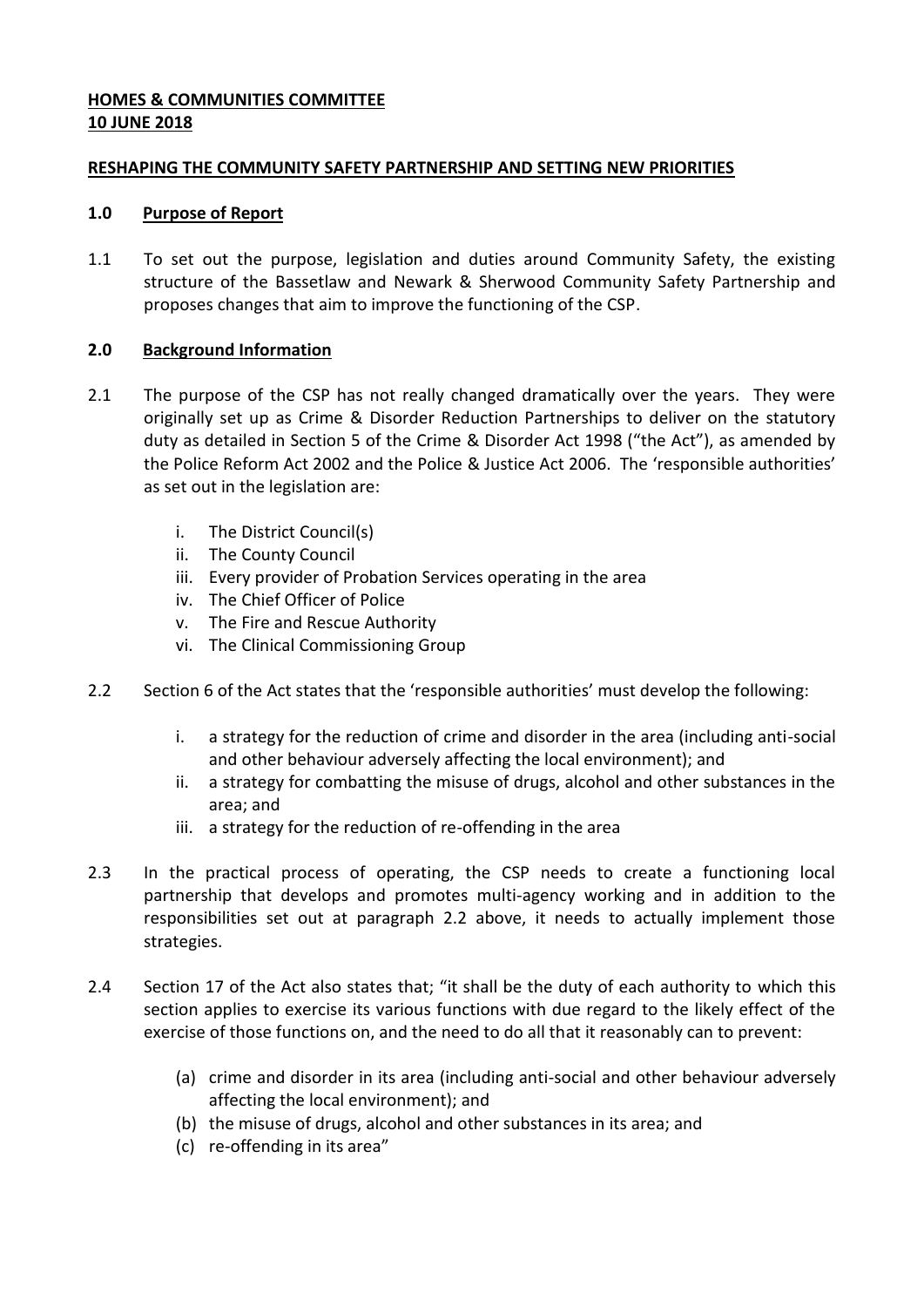- 2.5 Section 19(1) of the Police and Justice Act 2006 states that; "Every local authority shall ensure that it has a committee (the "crime and disorder committee") with power:
	- (a) to review or scrutinise decisions made, or other action taken, in connection with the discharge by the responsible authorities of their crime and disorder functions;
	- (b) to make reports or recommendations to the local authority with respect to the discharge of those functions.
- 2.6 Within the Newark & Sherwood District Council's Constitution this function currently falls to the Homes & Communities Committee with the following extract being relevant:

*"To meet at least annually with the appropriate overview and scrutiny committee of Bassetlaw District Council to undertake joint scrutiny of the Bassetlaw/Newark & Sherwood Community Safety Partnership. For this purpose the membership of the Homes & Communities Committee will constitute the designated Crime & Disorder Committee for the purposes of the Police and Justice Act 2006".*

The frequency of scrutiny is not set out in the constitution.

## **3.0 Existing Structures and Priorities**

- 3.1 The BNSCSP has three layers to its existing structure with a single strategic group (Joint Strategic Group; "the JSG"), a single delivery group (Partnership Delivery Group; "the PDG") and a number of operational groups ("the OGs"). A flowchart showing the existing structure can be found at **Appendix One**.
- 3.2 This structure is mirrored by the Domestic and Sexual Abuse (DASA) function of the CSP which also has three distinct layers with the Executive Group feeding directly into the Safer Notts. Board. Having said that, it is still worthy of note that the DASA work is also reported through the main CSP structure.
- 3.3 The chair of the JSG represents the CSP at the Nottinghamshire Safer Neighbourhoods Board and this role alternates between the two district councils on a biennial basis. The BNSCSP is administered by the Community Safety Partnership Support Officer which is a full time post based at Castle House in Newark. Other posts that service and support the CSP are the Domestic Violence Co-Ordinator, and the Partnership Analyst.
- 3.4 The SNB is a countywide strategic group that is required to ensure the delivery of shared priorities and a community safety agreement. It supports local CSPs and aims to bring together agencies and communities to tackle crime and ASB in local areas. The SNB was established in 2008 to fulfil the requirement for a county strategy group in Nottinghamshire.
- 3.5 It is unclear whether the SNB has been able to produce a Community Safety Agreement that is current and relevant, and equally unclear if any effective communication has been conducted around such a document if produced. There is some duplication of roles and plans between the SNB and the Office of the Police & Crime Commissioner.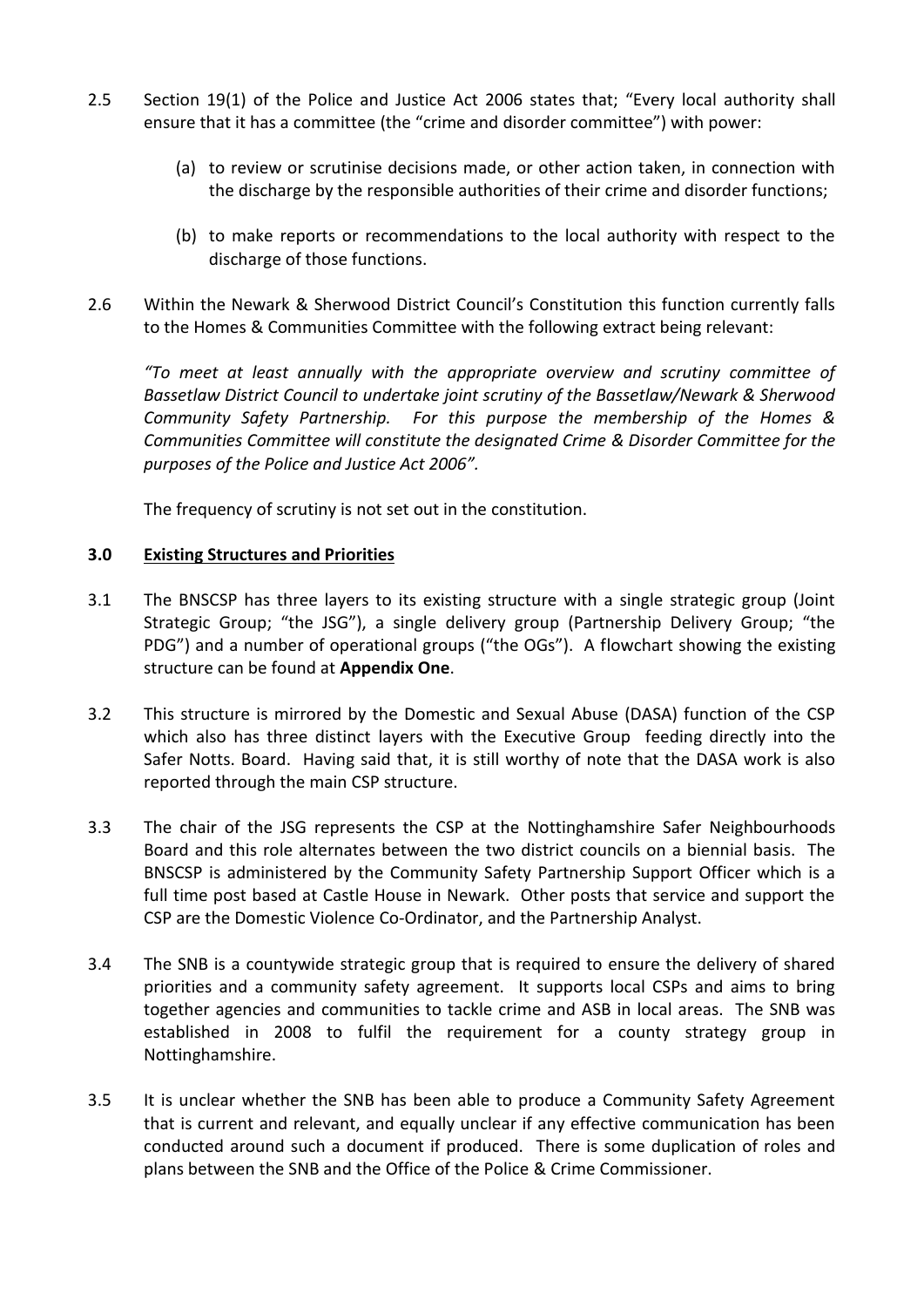- 3.6 For some time there has been a discussion within the CSP around the effectiveness of the current structure and how it might need to change to support new and emerging priorities, the current work demands and resources available within the partner organisations.
- 3.7 Current information received from the OPCC around Severity Index work suggests that the following crime types in the following areas are a priority for the CSP although very little detail is currently available to support this headline information
	- a) Newark Violence with Injury, Sexual Offences, Burglary, Robbery Personal, Other Theft
	- b) Bilsthorpe, Lowdham, and Villages Violence with Injury, Sexual Offences, Burglary\*
	- c) Worksop South Violence with Injury, Sexual Offences, Burglary, Robbery Personal, Other Theft
	- d) Worksop North Violence with Injury, Sexual Offences, Burglary, Vehicle Crime

\*it should be noted that HMP Lowdham is responsible for the inclusion of these areas in the severity Index. Work is taking place to try and remove these so as to get a clearer picture.

3.8 Even in the presence of strategic direction from the SNB or OPCC, the CSP would need to reserve the right to include its own priorities as a matter of local determination for the benefit of the communities it serves. To a certain degree it will always be the case that elected members and communities themselves will feedback intelligence to the individual organisations that make up the CSP about what is concerning them at any point in time. The CSP needs to be capable of responding to those needs.

### 3.9 Governance and Priorities

The CSP has a well-established schedule of meetings that are administered by the CSP Support Officer. Meeting attendance will vary with attendees fluctuating based primarily on the value that they derive from attendance. The meeting structure and frequency should of course be representative of the CSP's workload at any point in time.

3.10 Although responsibility for Community Safety lies with the Homes and Communities it is the Leader of the Council that represents Members on the Joint Strategic Group. The Leader has indicated that he will continue in this role.

# 3.11 Funding

Funding for the CSP has traditionally come from a wide range of sources which would be reasonably expected in such a well-established partnership setting.

- 3.12 A funding issue is currently emerging around the sustainability of the complex needs outreach worker in Newark & Sherwood with the assurance of funding for only the first quarter of 19/20 from the Office of the Police & Crime Commissioner (OPCC). The potential impact of diverting funds into the severity harm index profiles is that important pieces of work could come to an end.
- 3.13 It is considered important that the role provided by the Complex Needs Outreach worker is continued and proposals on this are set out below.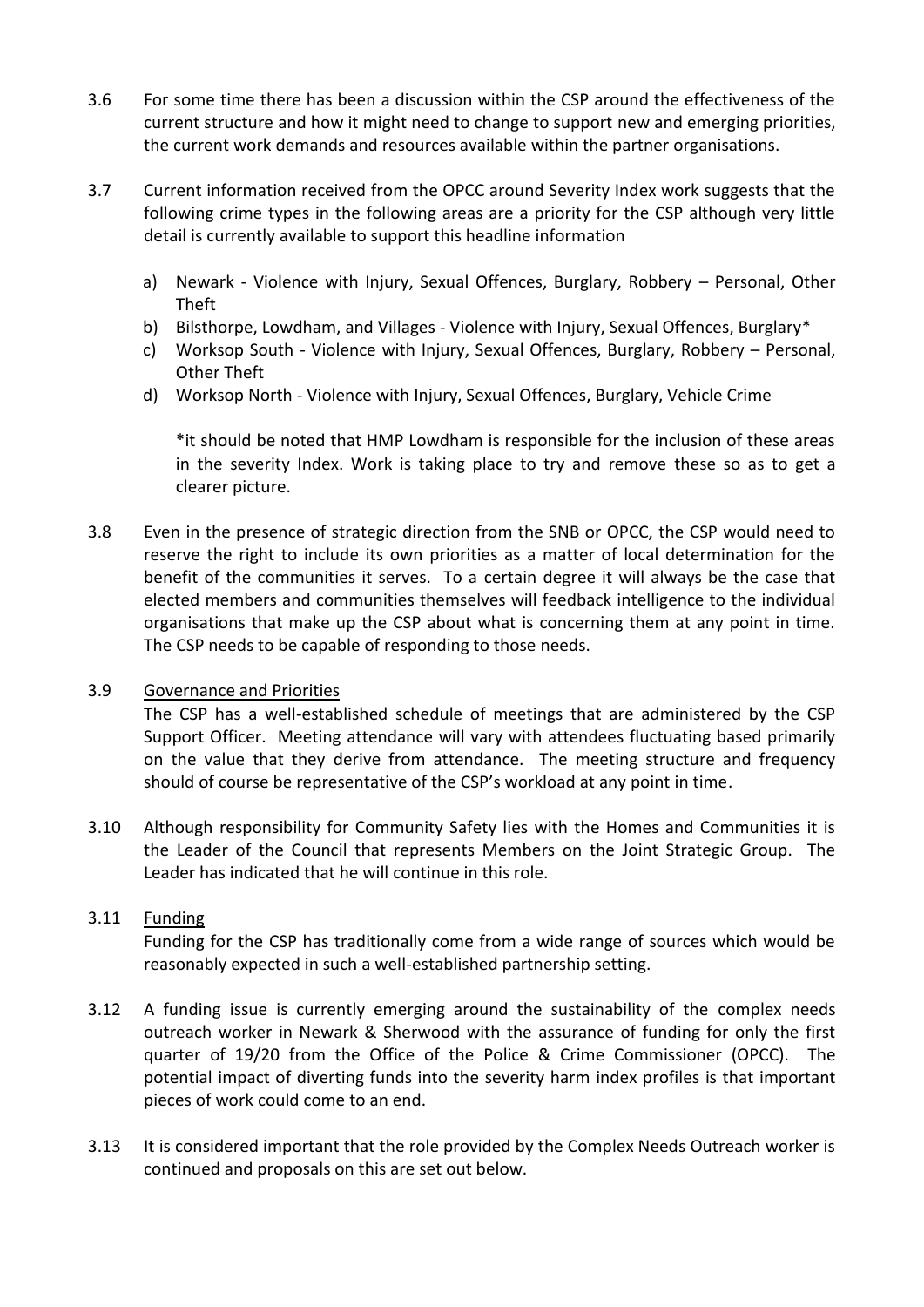### **4.0 Proposals**

- 4.1 The current CSP structure and way of working has remained unchanged for many years. The Director - Communities & Environment (Matthew Finch) is now chairing the JSG. It is important that the Group delivers its own priorities but that these also reflect the priorities of the two district Councils. In the case of Newark & Sherwood, the Cleaner Safer Greener agenda is seen as an important facet of the Community Safety Partnership as is the work to promote and deliver Objective two of the Councils priorities which is 'Reduce crime and anti-social behaviour, and increase feelings of safety in our communities'
- 4.2 Having taken all the above into account, officers have examined the way in which it operates and are proposing the following changes to both its structure and priorities.
- 4.3 The strong link between the countywide Safer Nottinghamshire Board and the Joint Strategic Group (JSG) of the CSP has been lost. Therefore it is proposed that the CSP representative on the SNG (NSDC, Director - Communities & Environment) works closely with the SNG to distil the county objectives in to the priorities of the CSP and to instil into the SNG a sense of programme shaping for the CSPs.
- 4.4 It is proposed that the Joint Strategic Group becomes a much smaller more focused group, setting the strategy for the CSP and being responsible for developing the CSP strategic plan. This should be informed by a strategic assessment of crime and disorder, substance misuse and re-offending drawn from the evidence of the previous year. This will allow for the creation of priorities and actions to be communicated to CSP Partnership Delivery Group. The JSG will be made up of officers and Members from both Bassetlaw and Newark & Sherwood. It will also be attended by the Police (Chief Inspector for Bassetlaw and Newark & Sherwood, Nottinghamshire County Council and the Police & Crime Commissioners Office. It is further proposed that it meets four times each year and will receive performance and monitoring reports from the BNS Partnership Delivery Group.
- 4.5 The Partnership Delivery Group will have a wider membership and will be tasked with delivering the strategic priorities and action plan developed by the JSG. This group will meet every two months and will be responsible for the identification of other relevant partners and the development of specific themed time limited operational groups to deliver actions within the local communities.
- 4.6 In order to provide direction to the CSP for the coming year some analysis of crime, disorder and anti-social behaviour has taken place. This allied to the Police & Crime Plan has led to the proposal that the following areas of work are set as the priorities for the CSP.

Domestic Violence Burglary Rural Crime Area based work/Town Centre Issues Gypsy and Travellers (Newark) Community Cohesion Knife Crime Exclusions (Bassetlaw)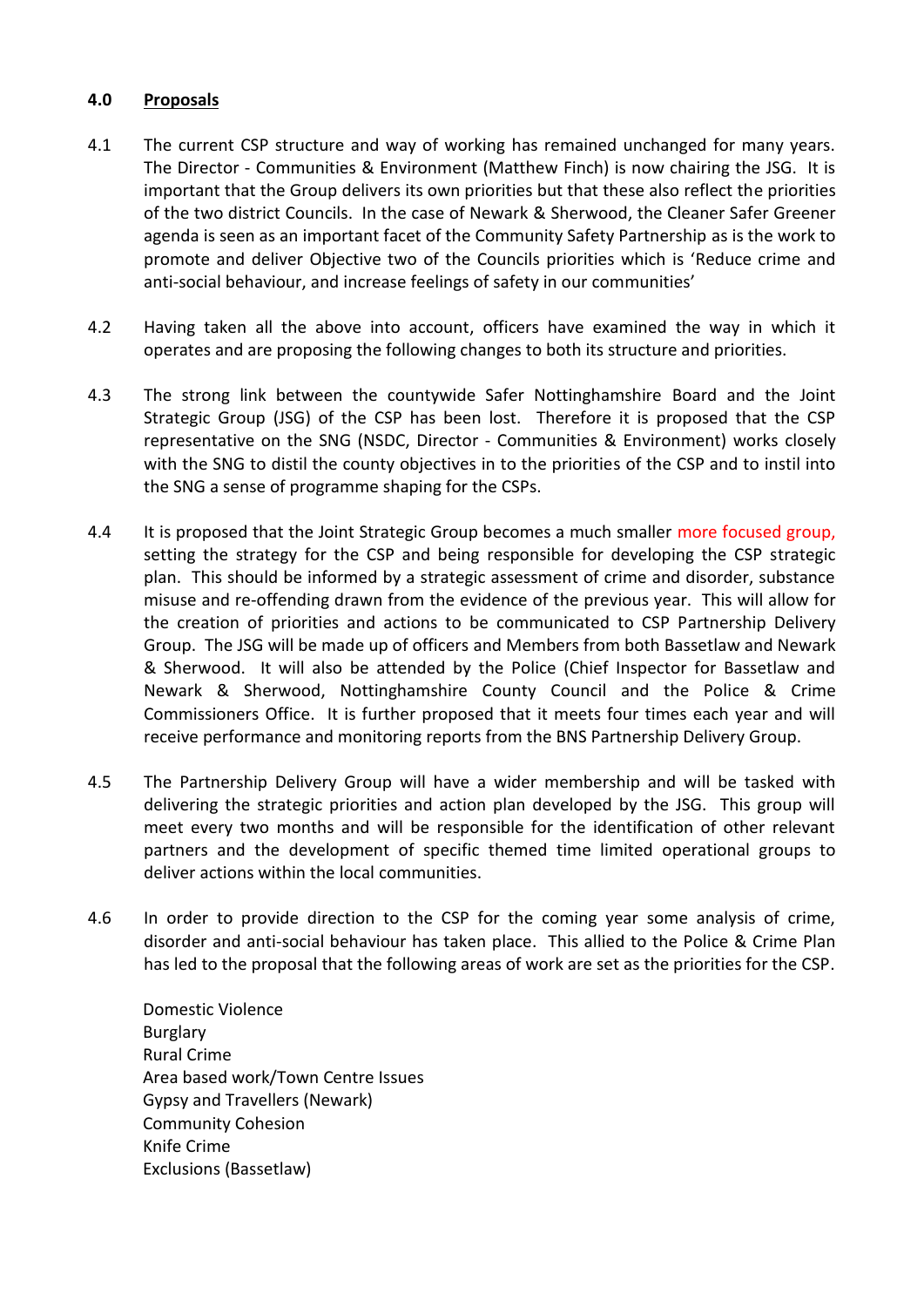4.7 The table below sets of the rational behind each priority.

| <b>Priority</b>                                                                                               | <b>Evidence</b>                                                                                                                                                                                                                                                                                                                                                                                                                                                                                                                                                      | <b>Current Structure</b>                                                                                                                                                                                                  | <b>Local Concerns/Response</b>                                                                                                                                                                                                      |
|---------------------------------------------------------------------------------------------------------------|----------------------------------------------------------------------------------------------------------------------------------------------------------------------------------------------------------------------------------------------------------------------------------------------------------------------------------------------------------------------------------------------------------------------------------------------------------------------------------------------------------------------------------------------------------------------|---------------------------------------------------------------------------------------------------------------------------------------------------------------------------------------------------------------------------|-------------------------------------------------------------------------------------------------------------------------------------------------------------------------------------------------------------------------------------|
| <b>Domestic and</b>                                                                                           | A high proportion                                                                                                                                                                                                                                                                                                                                                                                                                                                                                                                                                    | Countywide structures                                                                                                                                                                                                     | We have a possible issue of                                                                                                                                                                                                         |
| <b>Sexual Abuse</b><br>(in the Police<br>and Crime<br>Plan 2018 to                                            | (approx. 50%) of violence<br>related crimes are linked<br>to domestic abuse.                                                                                                                                                                                                                                                                                                                                                                                                                                                                                         | are in place, with the PCC<br>commissioning DV<br>services and our CSP<br>structure is well                                                                                                                               | under reporting of Domestic<br>Abuse and so promotional<br>work continues.                                                                                                                                                          |
| 2021 under<br>'helping &<br>supporting<br>victims')                                                           | These score highly on the<br>Severity Index, as they<br>relate to high levels of<br>threat, risk and harm.                                                                                                                                                                                                                                                                                                                                                                                                                                                           | established.<br>Intelligence is in place<br>and referral mechanisms<br>well established and well<br>known.                                                                                                                | <b>Domestic Homicide Reviews</b><br>have to be organised and<br>signed off at a local level.                                                                                                                                        |
| <b>Burglary</b><br>(not<br>specifically<br>mentioned in<br>the P&C Plan<br>but covered<br>under All<br>Crime) | According to the P&C<br>Plan burglary is on the<br>rise generally. Locally we<br>will experience spikes<br>and are vulnerable to<br>travelling gangs.<br>Relatively high on the<br>harm index and remains a<br>priority at a local level<br>and a Police priority.<br>Rural isolation may be a<br>factor.                                                                                                                                                                                                                                                            | Response is led by the<br>Police and partners would<br>be guided by the Police<br>on any 'value added'<br>work that can be done.<br>Well established and<br>tested response<br>techniques are available<br>to the Police. | BNS has some specific<br>vulnerabilities:<br>High quality/high value<br>residential burglaries<br>(including key thefts for high<br>value cars)<br>Rural burglary in isolated<br>locations<br>ATM thefts in isolated<br>rural sites |
| <b>Rural Crime</b><br>(not<br>specifically<br>mentioned in<br>the P&C Plan)                                   | BNS is predominantly a<br>rural area and therefore<br>vulnerable to specific<br>crime types not<br>experienced in other<br>areas.<br>"Rural crime is a key<br>priority and I will be<br>working hard to build<br>trust among our isolated<br>communities and show<br>them that we are<br>addressing their<br>concerns.<br>"Rural communities<br>matter and I am doing<br>everything possible to<br>protect the public's right<br>to feel safe and protected<br>- regardless of where<br>they live."<br><b>Paddy Tipping quote</b><br>taken from the OPCC<br>website. | The SNB has a rural crime<br>group led by CI Andy<br>Rooke which partners can<br>attend.                                                                                                                                  | BNS are likely to maintain<br>this as a priority because of<br>the geography of the area<br>which is vulnerable to off<br>road bikes, hare coursing,<br>fuel theft and other such<br>crimes.                                        |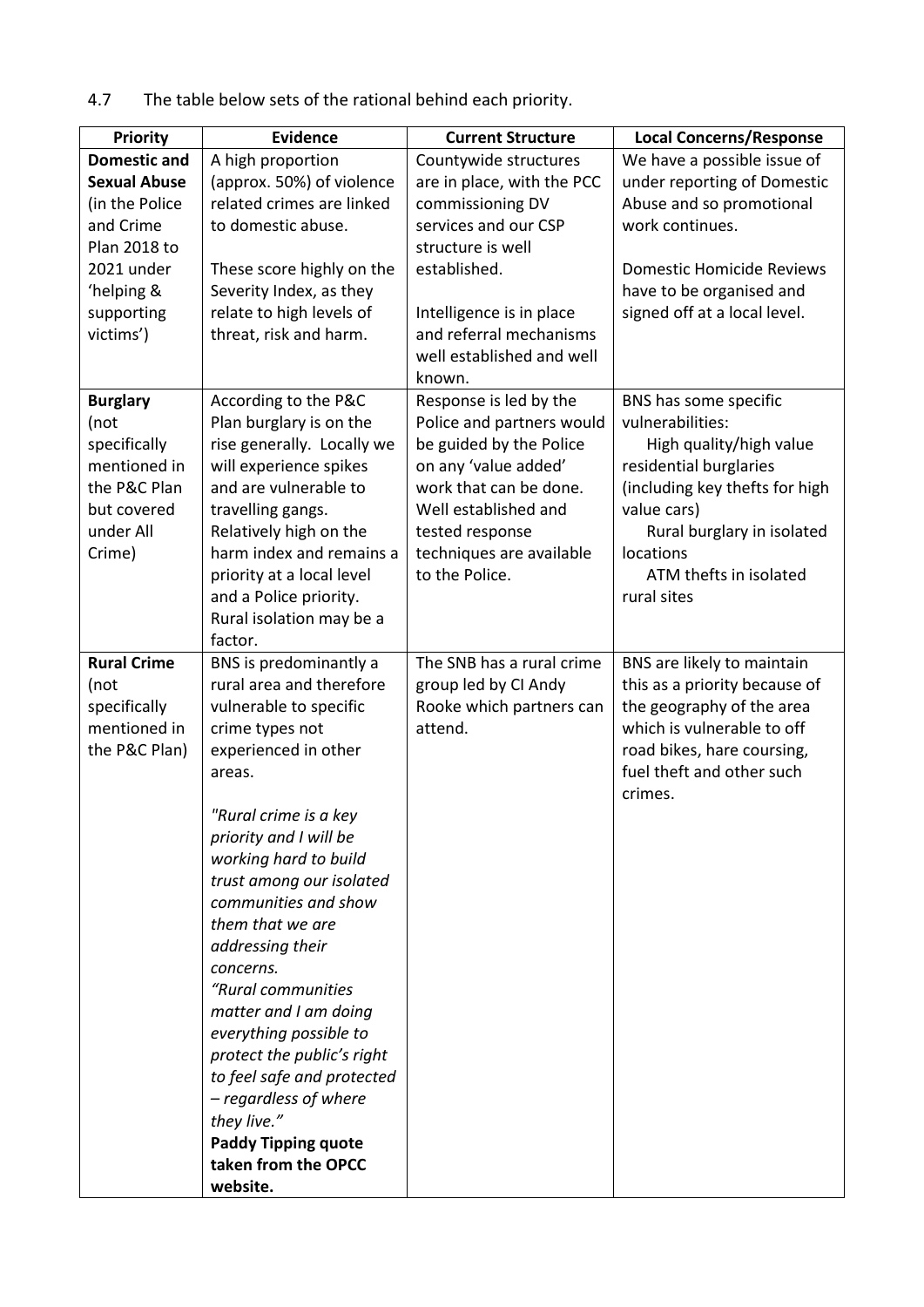| Subject                    | <b>Evidence</b>                                    | <b>Current Structure</b>                          | <b>Local Concerns/Response</b>                         |
|----------------------------|----------------------------------------------------|---------------------------------------------------|--------------------------------------------------------|
| <b>Area Based</b>          | <b>Existing Partnership Plus</b>                   | Area based work is                                | Worksop continues to                                   |
| <b>Work</b>                | areas are:                                         | currently delivered in                            | experience issues with                                 |
| (not                       | Worksop: NW/S/SE Wards                             | N&S through a P+                                  | synthetic cannabinoid use                              |
| specifically               | Newark:                                            | group and Worksop                                 | in the town centre and                                 |
| mentioned in               | Bridge/Castle/Magnus                               | Town Centre remains                               | carries out specific project                           |
| the P&C Plan)              | Wards                                              | the focus of BDC.                                 | work to address this.                                  |
|                            | For 19/20 the OPCC                                 | The Severity Index is                             | N&S has a focus on low                                 |
|                            | proposes to use a Severity                         | affected by the amount                            | level ASB, and local                                   |
|                            | Index to identify priority                         | of 'harm' attributed to                           | environmental quality in                               |
|                            | areas:                                             | a particular type of                              | Newark with the recent                                 |
|                            | <b>BDC:</b> has received analysis                  | offence and it is                                 | appointment of wardens                                 |
|                            | from the OPCC showing<br>Worksop South & North     | questionable what the<br>CSP can do around        | and upgrading of CCTV.                                 |
|                            | Neighbourhood Areas                                | these types of offences<br>that is not already in | It may be that the areas<br>once identified are worked |
|                            | N&S: has received indicative                       | place?                                            | within by the CSP but to<br>address the lower level    |
|                            | analysis from the OPCC<br>identifying 'Newark' and |                                                   | crimes?                                                |
|                            | 'Bilsthorpe, Lowdham and                           |                                                   |                                                        |
|                            | Villages' as Neighbourhood                         |                                                   |                                                        |
|                            | Areas                                              |                                                   |                                                        |
| <b>Gypsy</b>               | Newark has the largest G&T                         | N&S took on the Tolney                            | Political concern in N&S                               |
| Romany                     | community in Notts. The                            | Lane Working Group                                | around planning on Tolney                              |
| <b>Traveller</b>           | G&T community faces a                              | from NCC when their                               | Lane and other sites.                                  |
| <b>Community</b>           | range of challenges around                         | <b>G&amp;T Liaison Officer</b>                    | Public perception that the                             |
| not specifically           | education, access to                               | post was removed.                                 | G&T community are not                                  |
| mentioned in               | services, victimisation and                        | This group has grown                              | subject to the same level of                           |
| the P&C Plan               | hate crime, and perception                         | beyond the remit of                               | enforcement as other                                   |
| but Hate                   | from the settled community.                        | <b>Community Safety to</b>                        | sections of society.                                   |
| Crime and                  |                                                    | look at many issues                               |                                                        |
| Community                  | Unauthorised encampments                           | affecting the G&T                                 | Concerns aired that                                    |
| Cohesion are.              | affect the whole of Notts,                         | community in N&S.                                 | organised crime gangs are                              |
|                            | particularly in the summer<br>months               | Land use and planning                             | operating out of Tolney<br>Lane. Lack of services for  |
|                            |                                                    | issues are particularly<br>controversial.         | Travellers causing a feeling                           |
|                            |                                                    |                                                   | of disconnect and                                      |
|                            |                                                    | Police resource for the                           | lawlessness in the                                     |
|                            |                                                    | G&T community has                                 | community.                                             |
|                            |                                                    | been identified.                                  |                                                        |
| <b>Community</b>           | In Nottinghamshire, just                           | N&S has just employed                             | Integration of the                                     |
| <b>Cohesion</b>            | under half (48%) of residents                      | a Community Relations                             | Eastern European                                       |
| (in the Police             | consulted via the annual                           | Officer but no real                               | community                                              |
| and Crime                  | Resident Survey feel that                          | structure exists for                              | <b>Brexit threat?</b>                                  |
| Plan 2018 to               | their area is a place where                        | actively promoting                                | <b>G&amp;T Community</b>                               |
| 2021 under                 | people from different ethnic                       | community cohesion in                             | New and Emerging                                       |
| 'tackling crime<br>& ASB') | backgrounds get on well<br>together.               | <b>N&amp;S.</b>                                   | Communities                                            |
|                            |                                                    | N&S has recently                                  |                                                        |
|                            | N&S has recently completed                         | delivered days of action                          |                                                        |
|                            | its residents survey which                         | aligned to the CSG                                |                                                        |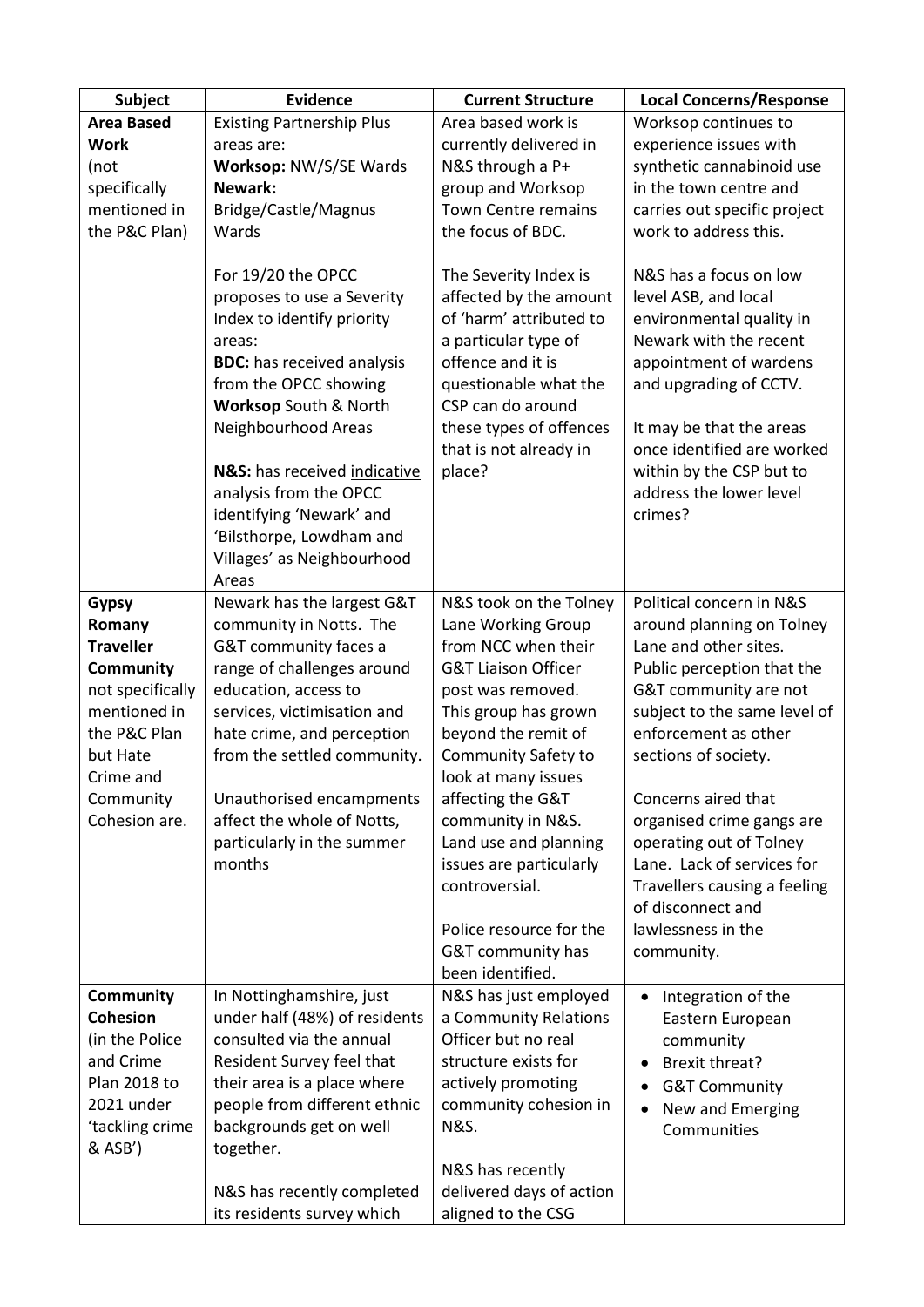|                                                                                                                      | may provide more data.                                                                                                                                                                                                                                                                                                                                                             | agenda.                                                                                                                                                       |                                                                                                                                                                                                                                                                                 |
|----------------------------------------------------------------------------------------------------------------------|------------------------------------------------------------------------------------------------------------------------------------------------------------------------------------------------------------------------------------------------------------------------------------------------------------------------------------------------------------------------------------|---------------------------------------------------------------------------------------------------------------------------------------------------------------|---------------------------------------------------------------------------------------------------------------------------------------------------------------------------------------------------------------------------------------------------------------------------------|
|                                                                                                                      |                                                                                                                                                                                                                                                                                                                                                                                    | What is the role of the<br>CSP in promoting<br>cohesion?                                                                                                      |                                                                                                                                                                                                                                                                                 |
| <b>Knife Crime</b><br>(in the Police<br>and Crime<br><b>Plan 2018 to</b><br>2021 under<br>'tackling crime<br>& ASB') | Knife crime has risen by 31%<br>locally and 23% nationally<br>during 2016/17.<br>Knife enabled violence in<br>Notts. predominantly<br>involves young males aged<br>between 16 and 25 years<br>committing offences in<br>public spaces (43%), some of<br>which can be attributable to<br>evolving crime networks and<br>disputes over drug dealing<br>territories.                  | Nottinghamshire has a<br>Knife Crime Strategy<br>and is developing a<br>Delivery Plan led by<br>Rachael Miller from the<br><b>NCC Early Help</b><br>Services. | The biggest risk to the CSP<br>area would appear to be<br>linked to 'County Lines' and<br>'Organised Crime Gangs'<br>expanding into the outlying<br>areas to sell drugs. Violence<br>and knife crime associated<br>with this activity is of<br>potential concern.               |
| <b>School</b><br>exclusions /<br><b>School</b><br>enrolment /<br><b>Home tutoring</b>                                | The suggestion is that<br>schools are perversely<br>incentivised by their<br>performance measures to<br>remove some children from<br>the school register. This is<br>known as 'off rolling' and<br>may also be linked to<br>financial pressures facing<br>some schools.<br>Some anecdotal suggestion<br>in N&S that schools have no<br>interest in schooling the<br>G&T community. | No structure exists<br>within the CSP to deal<br>specifically with this<br>subject that is linked to<br>ASB caused by those<br>children not in school.        | BDC has local concern from<br>politicians around this issue<br>with a scrutiny group<br>dedicated specifically to the<br>topic.<br>N&S has concerns around<br>groups of young people in<br>the G&T community not<br>accessing school which the<br>TLWG has begun to<br>address. |

- 5.8 The themed groups will be established when necessary and will not automatically focus on a single priority. They may be cross cutting and be geographically or demographically based.
- 5.9 It is anticipated that with the exception of the Joint Strategic Group the membership of the Partnership Delivery Group and the thematic groups will be officer groups.
- 5.10 In order to maintain a continuity of service it is proposed that the outreach worker currently commissioned to work within Newark & Sherwood is funded for the final three quarters of the financial year from the Community Safety reserve pending additional information from the OPCC on the severity index and its application and whilst internal discussion within the council are developing with regard to the community engagement and cohesion and the potential restricting of the newly established Public Protection Business Unit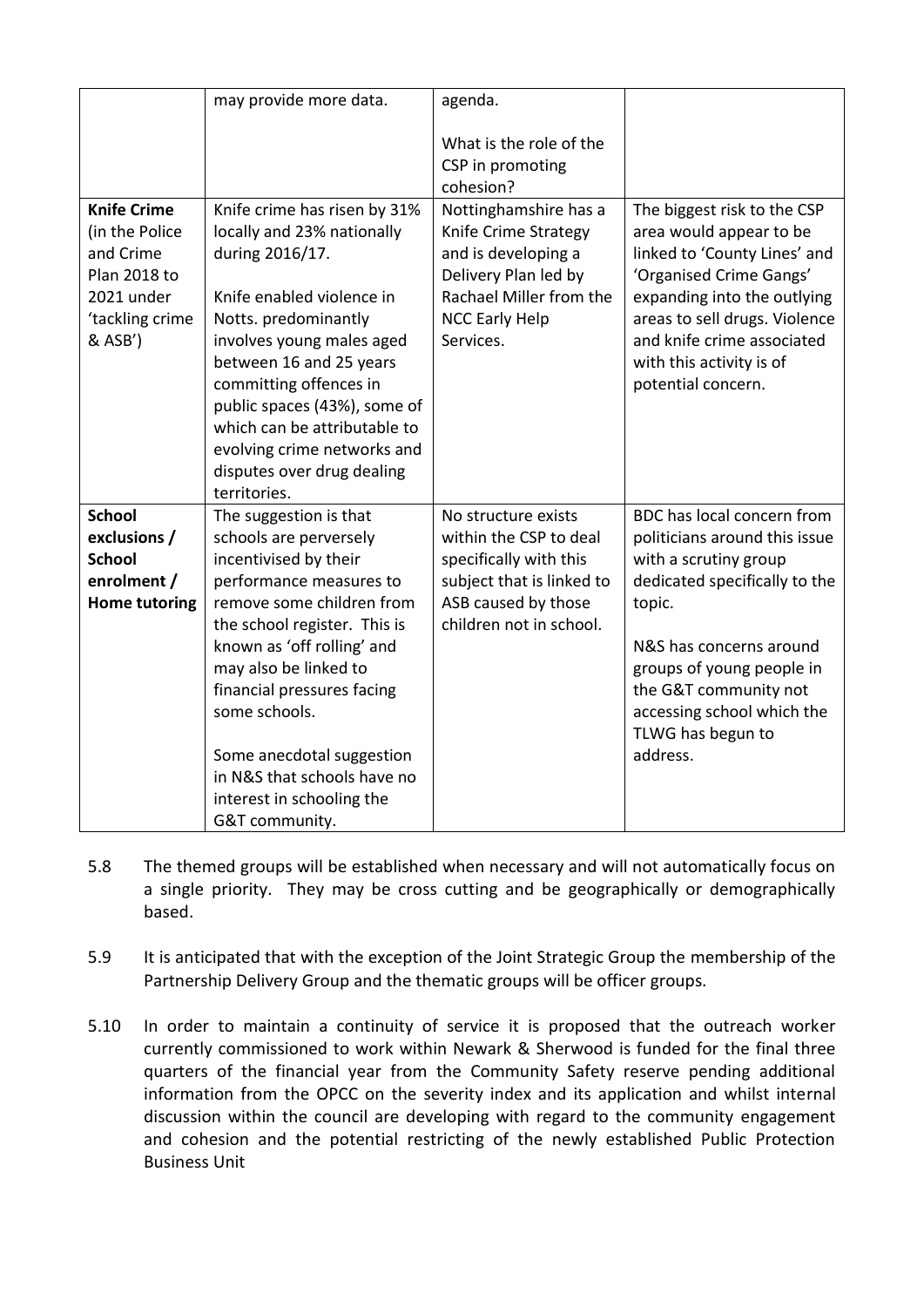### **6.0 Equalities Implications**

6.1 This report does not directly have any equalities implications. However, actions taken by the thematic groups may well have implications. Any proposed action plans will be subject to Equality Impact Assessments.

## **7.0 Financial Implications**

7.1 The proposal to fund the commissioned outreach work will amount to a cost of £17,805.32. This will be funded from the budget C54014. There are sufficient funds to cover the cost of this post.

## **8.0 RECOMMENDATIONS that:**

- **(a) Members agree that the Joint Strategic Group of the Community Safety Partnership moves to a quarterly cycle and that a Member of Homes & Communities Committee is elected to sit on the Group;**
- **(b) Members endorse the priorities for the Community Safety Partnership as set out in paragraph 5.6; and**
- **(c) the Newark & Sherwood Complex Needs Outreach Worker is funded for the remainder of the year from the Community Safety Partnership reserve.**

### Reason for Recommendations

To ensure that the Bassetlaw/Newark and Sherwood Community Safety Partnership, continues fulfil its statutory responsibilities and meets the needs of the local communities through its governance priority setting.

### Background Papers

Nil

For further information please contact Alan Batty, Business Manager - Public Protection on Ext. 5467.

Mathew Finch Director - Communities & Environment